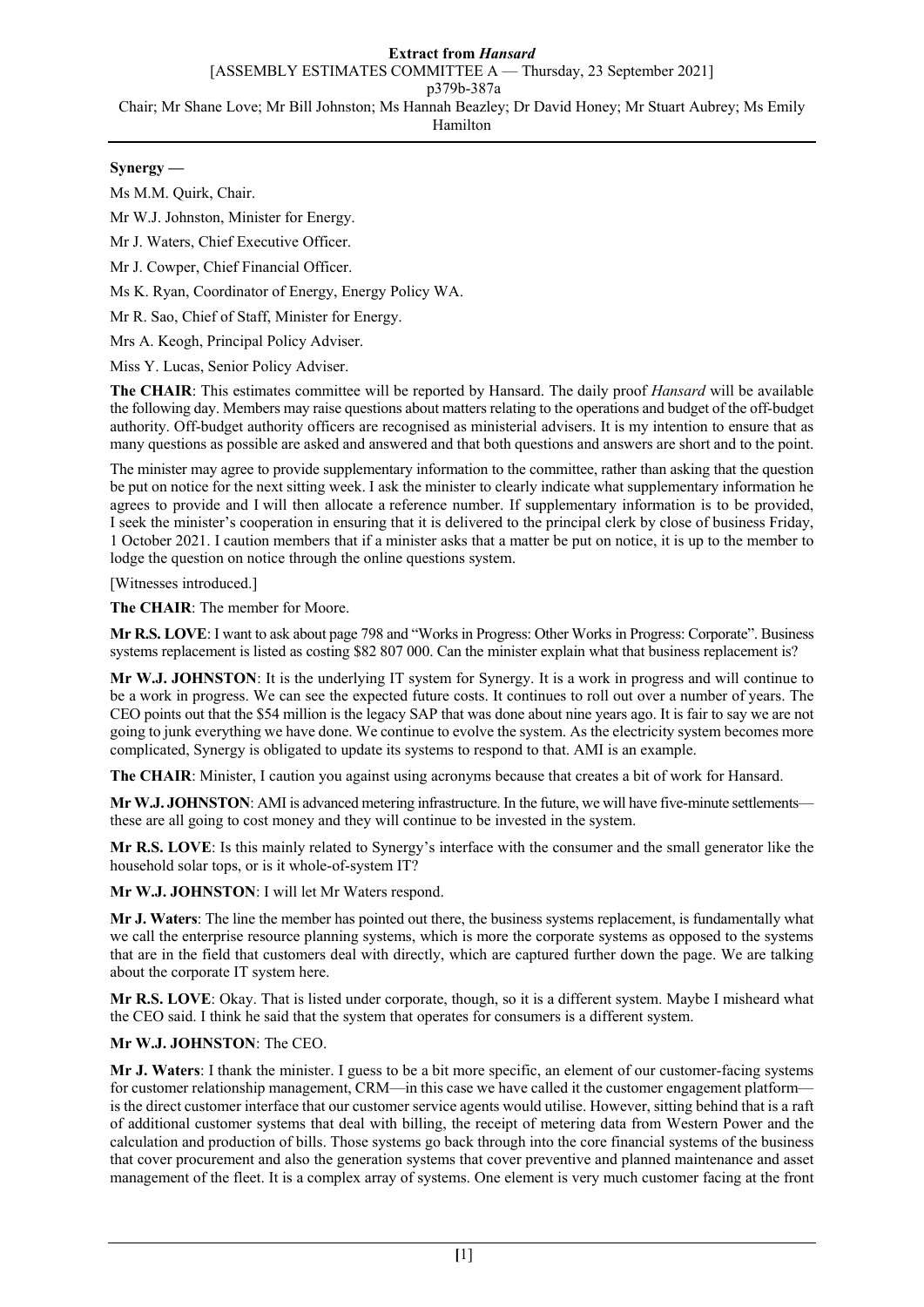end, and then there are degrees as we move across the business and a collection of additional systems that all work together and are critical to the operation of the business.

**Mr W.J. JOHNSTON**: I invite the member to look below where it says "Retail—Customer Engagement Platform". The total estimated cost is \$30.2 million with only \$1.2 million having been spent. Clearly all that was in the 2020–21 year, and then the money ramps up for two years as the principal piece of work is done. As the CEO explained, that is the bit that people might go to the website and engage with. But, of course, it is an integrated business, and we would not engage with other elements but they would still impact the operations. I think the CEO is saying that that business systems replacement is the ongoing work. Remember that SAP does not just generate the bill; it does a lot of other activity for the organisation.

**Ms H.M. BEAZLEY**: I refer to page 797 of budget paper No 2, volume 2, and paragraphs 1 and 2 under "Asset Investment Program". I am hoping that the minister can please provide further detail on how Synergy will adapt to the new market and planning delivered by the energy transformation strategy and how it will progress towards a decarbonised future.

# [5.10 pm]

**Mr W.J. JOHNSTON**: I am really very pleased to answer that question. The first thing to say is that there has already been incredible success with Synergy. Since 2005, which is the year of the Paris accords, it has already reduced its carbon emissions by 50 per cent from nearly 12 million tonnes to 5.5 million tonnes in round figures. We have more than doubled large-scale renewables here in Western Australia. That is not only with Synergy, but overall. Of course, Synergy, through Bright Energy Investments, is supporting that work. It is also adapting to the future by installing the big battery in Kwinana. There will be more good news about the big battery very soon. It is running a project through schools in the south west interconnected system called the schools virtual power plant. That is proving up the viability of virtual power plants—that is, connecting a range of resources. Rather than building a big power station, a range of resources are connected. They are harnessed together to provide the energy that the whole system needs. That is a very important pilot. That is a very attractive future opportunity.

Synergy is also working with the Department of Communities on what is called the Smart Energy for Social Housing project. We are rolling out new technologies for 500 Department of Communities housing properties; again, to see whether we can harness all those things together to get us ready for a higher renewable energy content future. Synergy is working with Western Power to trial the PowerBank project—it is the first time in Australia—using community batteries. They already have great experience in Alkimos where they worked with the land authority and Lendlease on a project. Those community power systems were rolled out across the south west interconnected system to see what value could be achieved.

I am also pleased to say that Synergy is partnering with Western Power, Energy Policy WA and the Australian Energy Market Operator, with support from the state and federal governments and the Australian Renewable Energy Agency, to roll out what is called Project Symphony. We will be able to speak more about that very soon. It will harness these distributed energy resources. Rather than worrying about building big power stations, it will harness the power of individuals' contributions to the system. Synergy is the sole purchaser of rooftop solar in Western Australia, from residents—1 800 megawatts comes from rooftop solar. That is six times bigger than the amount from the Collie coal-fired power station. Every workday, another megawatt comes from people's houses. Members can see that the biggest contributor to a low-carbon future is families. The good news is that Synergy is partnering with those people—along with Western Power, EPWA and AEMO—to ensure that it makes the most of that. This is a genuinely exciting future.

The board of Synergy has approved a new Synergy, if you like. It is engaging with its staff to take them on the journey to this new future. I want to congratulate Synergy on the work it is doing in Collie. People from around the world are looking at the work that Synergy is doing with its workforce in Collie in managing the transition from the past electricity system to the future electricity system. I regularly catch up with the unions and they acknowledge that Synergy is doing a good job down there at Collie in working with its people to manage that transition. We cannot pretend that these things are not difficult. We cannot wish away the need for stable services in the electricity system or wish away the high-skilled jobs that we have in Collie either.

**Mr R.S. LOVE**: I refer to page 795, found in volume 2 of budget paper No 2, and paragraph 12.1 under "Financial Sustainability". It states that the budget incorporates a new subsidy, the system security transition payment, which is a time-limited operating subsidy. This is to provide support for Synergy to run its thermal fleet. How long will this subsidy apply for? Does it go on beyond the forward estimates? What is the thinking behind this?

**Mr W.J. JOHNSTON**: This is a very complicated area. We are currently going through the access arrangement 5 process, which of course is the regulatory framework for Western Power. Forty-seven per cent of residential bills is the Western Power costs that are passed through to Synergy. If the AA5 outcome were to be favourable to Synergy,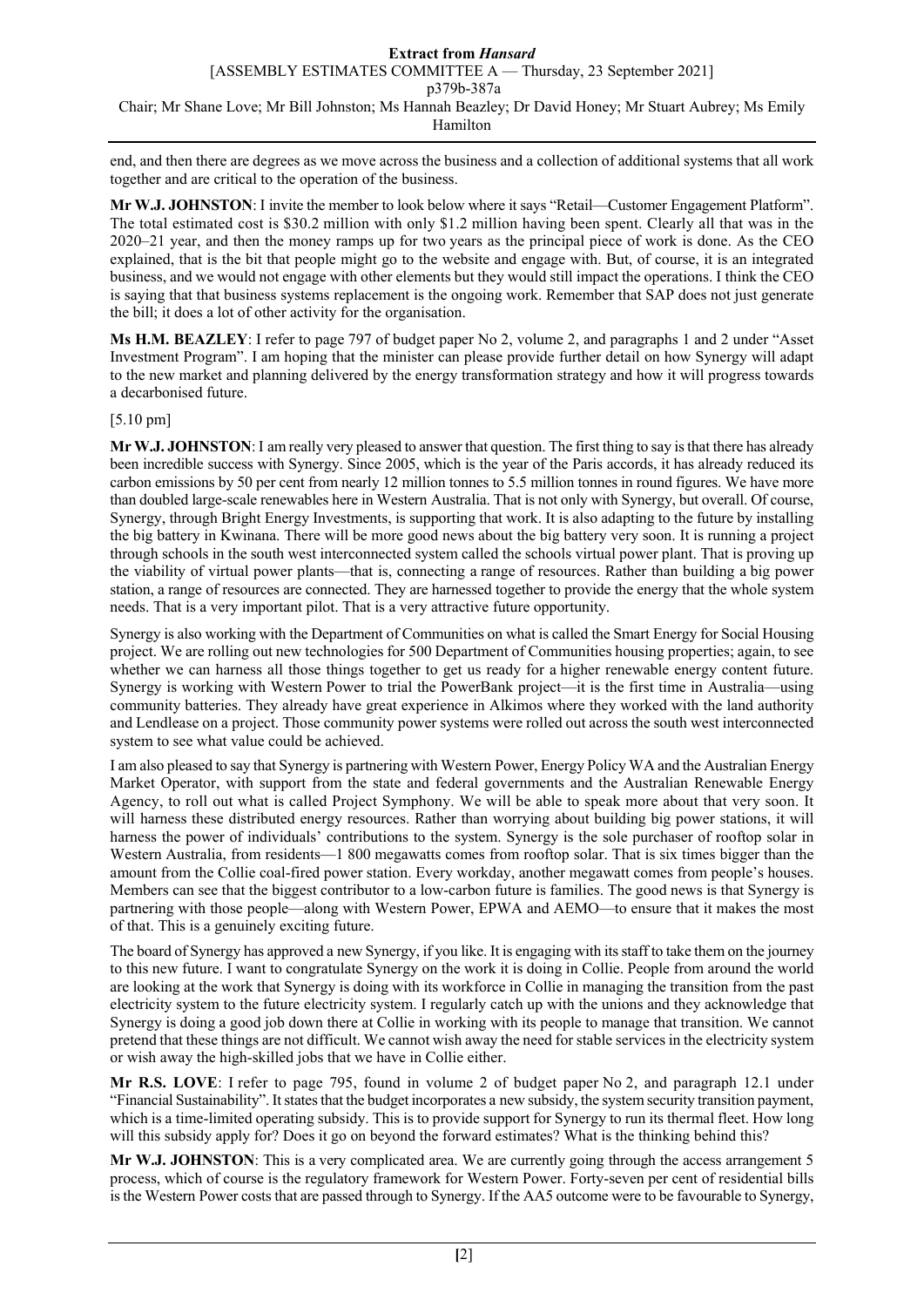that would change the need for a subsidy; potentially, significantly. But of course we do not know what the outcome will be. Conversely, of course, a good outcome for Synergy would mean a bad outcome for Western Power. In terms of these subsidies, because of the transition we are in, we cannot afford for the essential systems services that are currently provided by Synergy's traditional fleet to be compromised, because that would be a suboptimal outcome—let me put it that way. At the moment, there is that subsidy.

The subsidy that the government is giving to Synergy is smaller than the subsidy that was given to it by the former government. It is about \$100 million less in these estimates than in the last four years of the former government. Another thing about the subsidies that are provided to Synergy now is that they are for specific non-commercial activity. That puts strong pressure on Synergy to run its business on a commercial basis. It is being made whole for the need to continue to operate its traditional fleet. It is being made whole for the gap between the cost of the renewable energy buyback scheme and the distributed energy buyback scheme and the value of the electricity that it buys. It is being made whole for the subsidies it provides to low-income earners through all the different subsidiesenergy assistance payments and those things. But it is expected to run its business as a commercial operation for its commercial activities.

**Mr R.S. LOVE**: The minister mentioned that the subsidy provides support for Synergy to run its thermal fleet in an uneconomical manner at the moment because of the different mixes of power generation. I note that Muja C is set to shut in October 2022, and unit 6 by October 2024. Will that mean there will be less of a cost to Synergy to maintain the thermal fleet, and will that be reflected in the subsidy?

**Mr W.J. JOHNSTON**: I make the point that it is \$315 million over four years; that is something like \$75 million a year. The sum of \$2.5 billion was paid to Synergy, without any reason, during the last government. It is modest; \$75 million a year, in a multibillion-dollar business, is relatively small. Synergy has a turnover of \$3 billion and we are talking about \$75 million, which is a relatively small amount. We would expect it to reduce rapidly. The sum of \$315 million over four years acknowledges the closure of Muja C. A range of business events that are likely to take place over the next five years are going to be favourable to Synergy, including the rolling off of the Bluewaters agreement, which was entered into at a different time. A whole range of factors are running in Synergy's favour. I do not know whether AA5, being the future regulatory framework for Western Power, will be as favourable to Synergy as we thought, maybe a year ago. To the extent that AA5 holds prices down compared with AA4, that will be good for Synergy, and will therefore reduce the amount of subsidy required.

**Mr R.S. LOVE**: Paragraph 12.1, which I referred to originally, stated it was "to preserve electricity system security whilst generation fleet transition options are explored". Is this the type of work that Energy Policy WA has been doing or is this different? This is a business decision for Synergy alone to make as to what the most effective generation alternative may be.

[5.20 pm]

**Mr W.J. JOHNSTON**: That is correct. Energy Policy WA's job is to look after the energy system in a policy sense on behalf of government. Synergy's management and board advise the government what investments it should make for the business of Synergy; for example, the big battery in Kwinana. Synergy had a business case for that and, as it happens, it also meets the need that Energy Policy WA said that we had, because batteries are short-term storage. There is a range of exciting options in front of Synergy for its future generation needs. What I will not do with Synergy is have the government's balance sheet fund somebody else's profit, which is exactly what happened in South Hedland. The former government did a 27-year capacity contract with a particular business and locked Horizon into high-cost technology that has no flexibility. The other side of the deal was a good deal. I once said at a conference that whoever negotiated the deal for the commercial partner should get a raise because it was a great deal for the commercial partner. In the same way, Minister Wyatt, when he was the Minister for Energy, did not allow Synergy to do that with Bright Energy Investments because there was risk on the other side in that deal. It is not a live asset, so the other side cannot use our balance sheet to make money—it has to perform. I am looking forward to Synergy coming back and giving me advice about what it thinks will be a good investment. There is a process under section 68 of the Energy Corporations Act 2005 that requires the minister to give consent to Synergy spending lots of money. Before I make that decision, I get advice from the Coordinator of Energy and the Under Treasurer. Technically, it does not have to go to cabinet, but it will go to the Expenditure Review Committee and be extensively reviewed in the same way that we did with the big battery.

**Dr D.J. HONEY**: In relation to all those subsidies, I refer to page 793 of budget paper No 2, volume 2, "Revenue form Statement Government", which shows a declining revenue. Is that the total revenue to Synergy from government, including all the programs that the minister mentioned, such as the subsidy for maintaining Muja? By reference, I refer to page 37 of budget paper No 3, the third dot point, which states -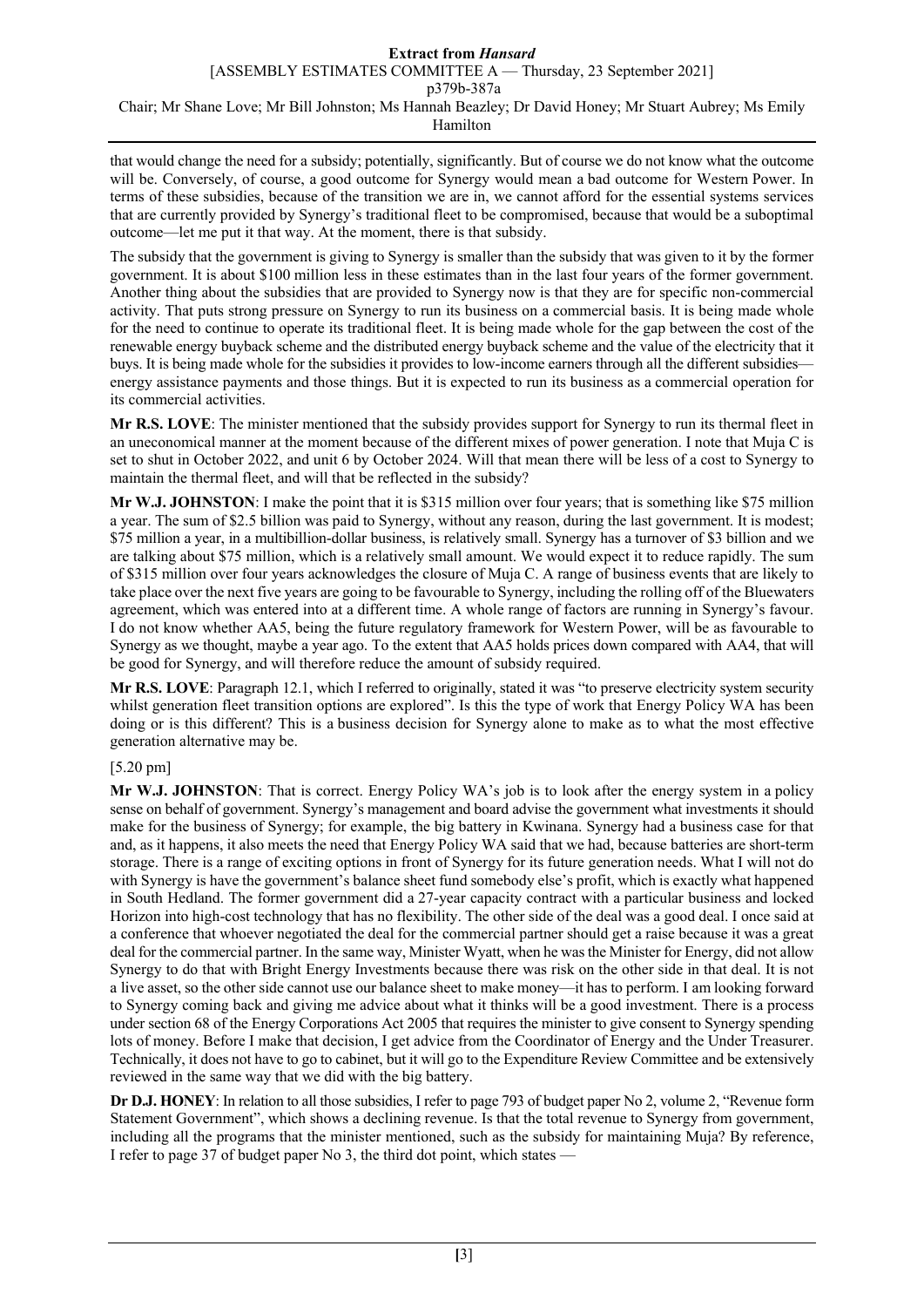Hamilton

higher operating subsidy payments to Synergy (up \$298 million over the period 2021–22 to 2023–24) to primarily cover the losses associated with running generators to ensure the security and reliability of the electricity system …

I do not see that reflected in an increase in those line items. What is the total payment of government money to Synergy over the budget period?

**Mr W.J. JOHNSTON**: I thank the member for the question. Yes, they are the total payments from government and, of course, one of the largest contributions is for the tariff equalisation contribution, which is a through payment. The TEC is collected by Western Power and paid to Horizon Power. Because it is charged to distribution customers— Synergy has almost all the distribution customers—the largest impact of the TEC is on Synergy and so we now fund Synergy for the TEC. The TEC, of course, goes to regional residential customers. It is a subsidy from south west interconnected system customers, principally the metropolitan ones because we do not cover costs for wheatbelt customers. It is principally metropolitan customers paying a subsidy to regional customers. Because that is a non-commercial activity, we pay it to Synergy out of consolidated revenue and Synergy passes it on. We did not change the TEC itself, because some non-Synergy customers are paying the TEC, and that would have excused them from their contribution to Horizon. We did not do that. The member will see in the budget that the estimated actual for Synergy for the financial year was \$922 million, but that was because \$650 million was given to it, which it then gave in rebates for business and residential customers. That is why that was such a large figure. As I said, the \$386 million declines as it does on the page there, and then the other subsidies are explained for the hardship utility grant scheme and Project Symphony, which is the virtual power plant that we have not formally announced. We have not formally announced it because the commonwealth asked us to wait for the formal announcement.

**Mr S.N. AUBREY**: On 11 March this year, the member for Cottesloe told a press conference that he had heard the nonsense about buying out coal contracts and stated —

They're sunk costs. They're already in the budget, they're already in the bottom line.

He also said that they were not additional costs. Can the minister confirm whether the member for Cottesloe was correct in making that statement?

**Mr W.J. JOHNSTON**: That is a great question! I am aware that the member said those things. It is interesting; I heard this idea —

**Mr R.S. LOVE**: Can I ask what page we are looking at?

**Mr W.J. JOHNSTON**: This is a government trading enterprise; we are talking about the operations of Synergy.

**Mr R.S. LOVE**: So you are just having a bit of a chinwag.

**Mr W.J. JOHNSTON**: Absolutely.

I would love it if it was true. What happens is that Synergy pays for coal and then it turns that coal into electricity and sells that electricity to customers. If it still has to buy the coal but it cannot turn it into electricity, it has a loss because the money that it has paid for the coal cannot be turned into electricity, but it still needs the electricity, so it has to pay somebody else for the electricity. The idea that we do not have to account for them is just a fantasy. The member for Cottesloe also used the terminology "sunk costs". How ridiculous! A sunk cost is a capital cost that has been spent to buy something—it then becomes a sunk cost. This is an operational cost. We have to deal with it every time. During the time the Labor government has been in place, we have renegotiated the coal contract with our coal supplier, Premier Coal. Although the specific terms are confidential, everybody knows what we did—we have said this in public previously. We got more flexible terms for the contract and we are paying a higher price. It is hardly a surprise that that is what we would do. The good news is that when we reduce our future coal consumption, our costs come down, whereas, in the past, because it was take or pay, we did not have the flexibility of reducing costs when we reduced our coal consumption. The idea that somehow we can buy coal for free is a ridiculous comment and it shows that the member did not understand what he was saying in public. If any member in the chamber wants me to, I am happy to get the chief executive officer to explain how the business works, because clearly someone who understands the electricity system would not have said that.

I want to finish by saying that the member for Cottesloe said that he had discussed his new energy plan with the chief executive officer of Synergy, Mr Jason Waters, who is sitting next to me right now. He said that he had discussed it with Mr Waters and that Mr Waters had agreed with his plan. That is simply not true. I have Mr Waters sitting next to me. If the member for Cottesloe wants to ask, I am happy to invite Mr Waters to confirm that he never told the member for Cottesloe that he endorsed his harebrained scheme.

### **The CHAIR**: Mr Waters.

**Mr W.J. JOHNSTON**: Only if the member for Cottesloe asks.

**Dr D.J. HONEY**: I am intrigued that the minister is wasting Parliament's time.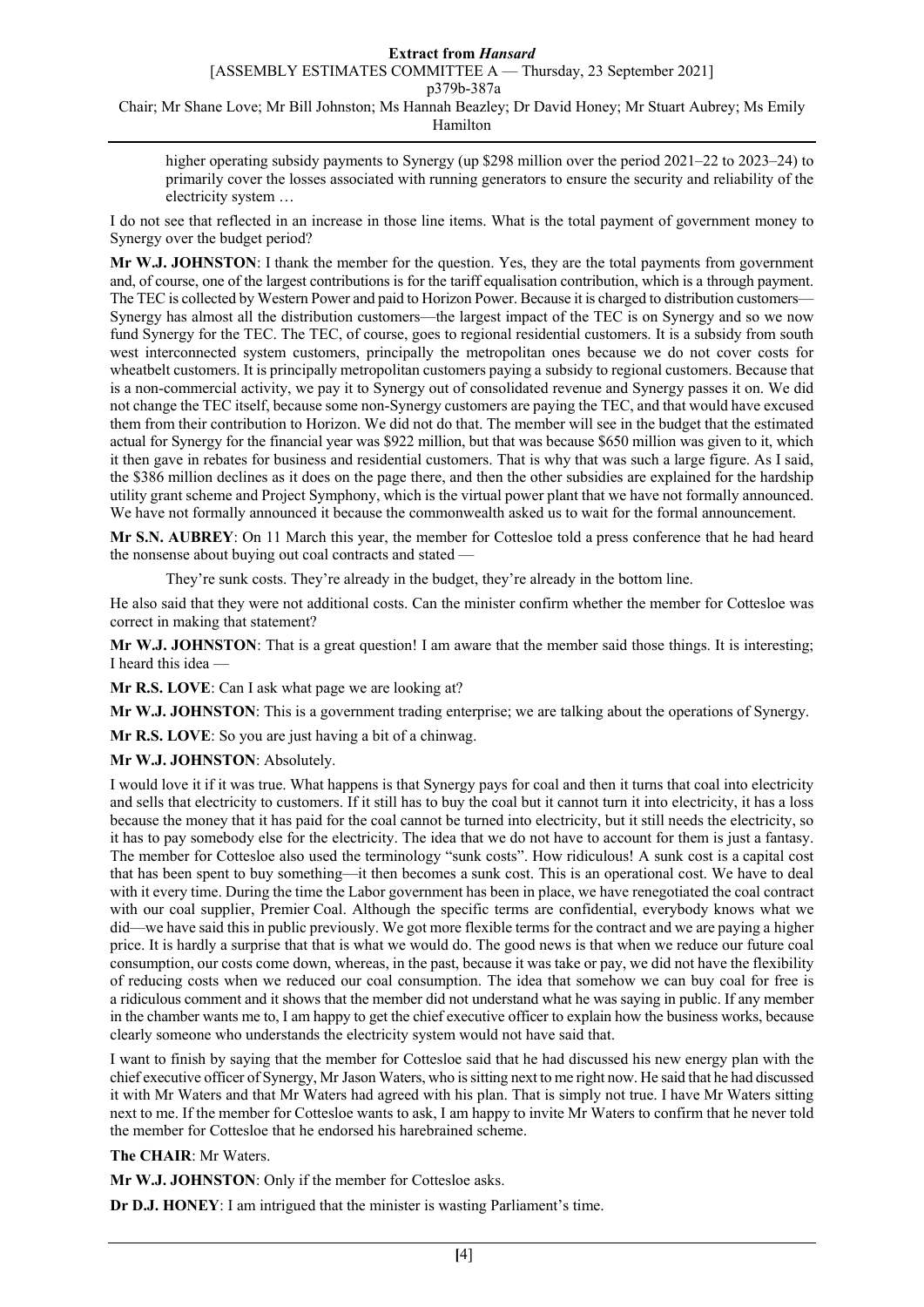#### **Extract from** *Hansard*

[ASSEMBLY ESTIMATES COMMITTEE A — Thursday, 23 September 2021]

p379b-387a

Chair; Mr Shane Love; Mr Bill Johnston; Ms Hannah Beazley; Dr David Honey; Mr Stuart Aubrey; Ms Emily

Hamilton

**Mr W.J. JOHNSTON**: Why did you say those things?

**Dr D.J. HONEY**: This is just a pointless exercise, is it not, minister? That is not what I said.

**Mr W.J. JOHNSTON**: What did you say?

**Dr D.J. HONEY**: I said that he said that it was achievable.

**Mr W.J. JOHNSTON**: That is not what you said.

[5.30 pm]

**Dr D.J. HONEY**: It states on page 58 of budget paper No 3 —

In early 2019, the Economic Regulation Authority referred Synergy to the Electricity Review Board … to establish whether prices offered into the balancing market between March 2016 and July 2017 had breached …

I will not waste time reading it all out. The minister can read it as quickly asI can. Does the minister have any estimate of the likely magnitude of a penalty if a penalty were applied, and what liability that would be for the organisation?

**Mr W.J. JOHNSTON**: No, it is a statement of risk. There is no budget allocation towards it because it is an allegation of behaviour by the ERA that it will have to prove every element to the ERB. As it sets out there, Synergy does not agree with the ERA's conclusions and is defending itself in the ERB. Like Dr Nahan, I have made comments about the ERA's behaviour in this matter. Almost all of the behaviour being referred to was during the period Dr Nahan was the Minister for Energy. I am not criticising Dr Nahan's stewardship of Synergy on that matter. The ERB will find whatever it finds and then Synergy will make a decision about what it does. Clearly, if there were to be an adverse outcome, Synergy has options to take the matter further. The ERB is not the conclusive decision-maker. This is a highly complicated matter and lawyers and economists are 10 paces from both sides. I am not in a position to make commentary about whether the ERA is right or whether Synergy is right. What I would say though—I have said this publicly—is that I think the ERA's behaviour was not the way I would have it conduct itself, but it is independent of government and it can make any decision it wants.

**Mr R.S. LOVE**: I note that Synergy is building some electric vehicle charging stations this year. There is a figure in the budget in the order of \$4.5 million. I cannot find it at the moment, but as we have been told, that does not matter because we can talk generally on these matters in GTEs. Given that it is investing that amount, I see that in terms of financial changes on page 794 —

**The CHAIR**: It is on page 794, member.

**Mr R.S. LOVE**: Not exactly, because that is the financial changes. I assume that meansthat is an income change a loss due to the use of the charging stations. Can the minister outline how many charging stations are to be built and where they will be? Is there a view that this will be of value at some point to the organisation in terms of a profit? Just as oil companies and service stations make money providing fuel for cars, is there a way that this could turn into a profitable business for Synergy?

**Mr W.J. JOHNSTON**: Not really—not these first 45 that Synergy and Horizon are rolling out. These are clearly a service so that we can encourage people to take up electric vehicles. The expectation of the profit side of this is that in the same way that the government does not own any service stations, we would not expect to have to own charging stations either. We would expect the private sector to fill this need in exactly the same way as it does with existing transportation businesses. There is no expectation. When Minister Sanderson and I made the announcement about this rollout at Kings Park, both of us made the point that we would expect the private sector to step up. We note that the commonwealth government has a subsidy available to the private sector for the rollout of charging stations and we hope that other private sector operators will take up that. Without having spoken to them, I bet the member a hundred dollars that all the service station owners would be examining what options they have, because clearly they do not want to lose their business. I note that the RAC has acted independently of government to put charging stations in certain locations already, and some local governments have done the same. When I was in Esperance a little while back, I spoke to the Horizon manager there. He drives a plug-in hybrid. He tells me that he can drive from Esperance to Perth using his charge and that there are enough charging stations for him to get the distance. We know that one of the hesitancies in Australia about electric vehicles is range anxiety. We want to help early adopters overcome that anxiety. There will be lots of business opportunity for Synergy with electric cars, as there will be for Western Power, but these charging stations are not trying to create a big business in that.

**Mr R.S. LOVE**: I would not anticipate these particular charging stations would be, and I fully anticipated the minister's answer. However, I was interested to know whether there was a view that this would be a profitable arm of the business down the track.

**Mr W.J. JOHNSTON**: If we go back 15 years, Synergy accounted for about two-thirds of generation in Western Australia; now it is about a third. But clearly, higher use of electricity is good for Synergy. Electric vehicles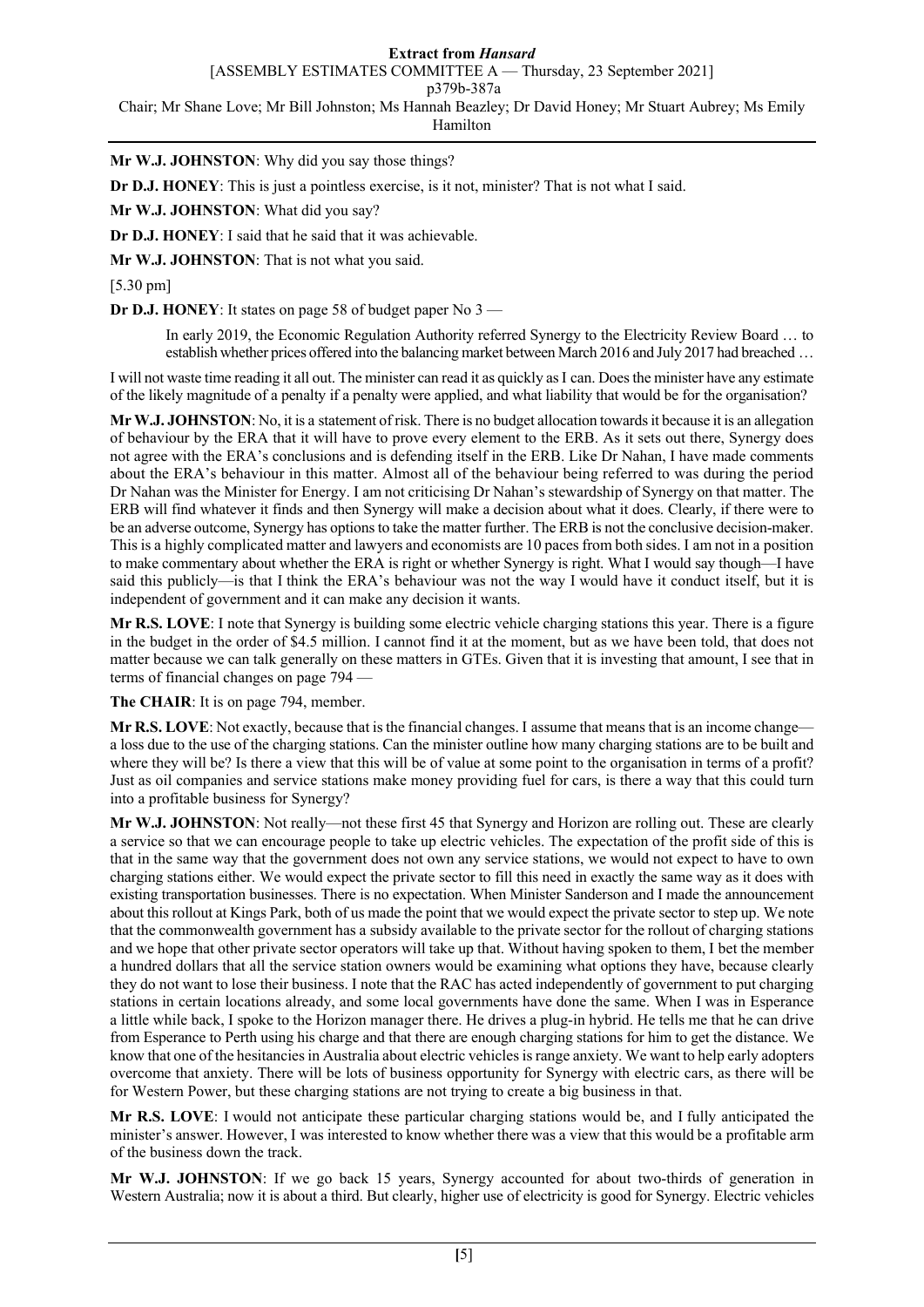are an amazing opportunity for stabilising the grid. We need manufacturers to allow two-way flow of electricity, which most of them do not currently do. It is a huge opportunity. If we think about it in this way, Synergy is paying \$30 a megawatt hour for rooftop solar, which is what it does, and then sells it at minus \$100 a megawatt hour. If people were to charge their cars, instead of selling it for minus \$100, it could sell it at a break-even cost and that would be good for it, I am sure. These particular charging stations are not part of a big business plan, but electric vehicles clearly will be helpful to both Synergy and Western Australia.

**Ms E.L. HAMILTON**: I refer to paragraph 12.2 on page 795 of budget paper No 2. How is the government supporting Synergy to help Synergy customers in our community by providing concessions or rebates for those who may need support?

**Mr W.J. JOHNSTON**: That is an excellent question. Synergy is helping customers in a number of ways. One of those is providing support through subsidies such as the energy assistance payment. It is also looking at how it can interact with customers to make hardship less of a challenge. Of course, we had a long period of moratorium on disconnections. We went for 16 months when disconnections were not permitted for Synergy, so obviously we went to zero disconnections. That did not mean that customers were not becoming eligible for disconnection, because not everybody was paying their bill. One of the good things was that the \$600 payment that Premier Mark McGowan gave to all Western Australians meant that the number of people with bill debt was dramatically reduced.

The other thing that happened is the government worked with Synergy to engage additional staff to work with hardship customers to case manage their experience. I will invite Jason Waters to give us an explanation of the experience that Synergy has had with these customers and explain benefits we have seen for these hardship customers.

### [5.40 pm]

**Mr J. Waters**: In the last couple of years, we have embarked on a concerted effort to really improve the performance of our business from a hardship management perspective. We are talking about customers for whom life is not easy in many cases. On average, they are higher consumers of electricity than the majority of people in the system. Under a previous way of operating, they would have been facing a cycle of disconnection risk and the added stress of that. In many cases, they are not in a financial position to work their way out of that from a long-term perspective. With the support of government, we have invested in what we have called our case management program. A small team of specifically trained people deal with hardship customers on a one-on-one basis. They support them through education and work with them over the long term to keep them connected and ensure they get access to additional services such as financial counsellors. We have had a really strong result as an outcome.

We now have a cohort of customers who have, we believe, permanently graduated from what we would have once considered fairly dire hardship to the point at which they now have the level of energy literacy and understanding of household consumption, including time of use and use of appliances, that they are better able to manage themselves. A number of people have graduated to the point at which they are no longer in that cycle of debt and disconnection. I think the Synergy team have done an excellent job in this area. It is certainly one of the things we are proudest of. Amongst all the things we get to do of a big-end-of-town nature, like building batteries and wind farms, it is really important to us that we are helping people who are most in need. I think that has probably been one of the highlights of the last 12 or 18 months from my perspective.

**Mr W.J. JOHNSTON**: Can I finish by also pointing out that, through a program led by Energy Policy WA, we have introduced the household energy efficiency program. It will be led by Energy Policy WA in conjunction with the two retail government trading enterprises, Synergy and Horizon Power. It will work with non-government organisations to engage with hardship customers to improve their energy efficiency. Maybe we could replace their fridge if it has a low number of stars. One of the interesting things is that hardship customers use more electricity than average customers. We can see it is not the price of electricity that is driving hardship, but the use of electricity. If we can explain to people how they can get the same outcome with less electricity use, that is going to make a massive difference to their lives. This is in complete contrast to the past, when they just got a hardship utility grant scheme payment and everybody left them alone. Synergy was happy because their bills were paid, but the customer had nothing transforming their lives. We are really pleased with this program, by the dedication of Synergy and its staff, and the opportunity we have had to engage NGOs through the HEEP. I have already mentioned the smart energy for social housing as well.

**Dr D.J. HONEY**: I refer to page 202 of budget paper No 3. There is a \$41.2 million customer engagement platform and flexible operation project for Muja power station. Can the minister please explain what that system does?

Mr W.J. JOHNSTON: The member has not read that correctly. I will read it out. It states —

Over the period 2020–21 to 2024–25, Synergy will invest a total of \$41.2 million in its Customer Engagement Platform (CEP) and Flexible Operations projects …

It has an "s" so there are two separate events.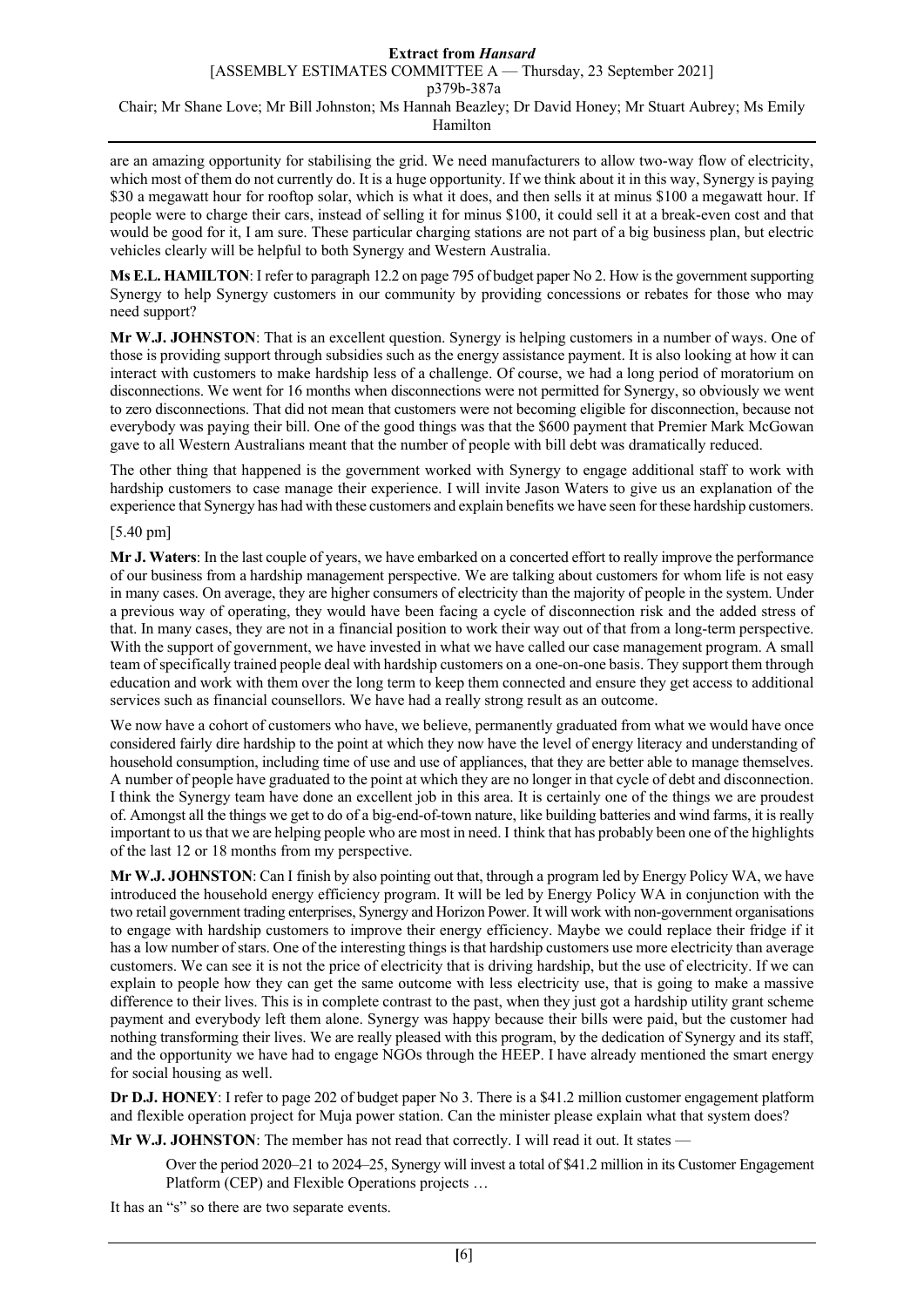**Dr D.J. HONEY**: Can the minister please explain what those are?

**Mr W.J. JOHNSTON**: The first one, the customer engagement platform, was explained by Mr Waters to the member for Moore when we had that conversation. The flexible operations projects for Muja are occurring because, at the moment, Muja is four units and one unit is started by using another unit. We are going to close two of the units, which will leave us with two units. We would expect those units to be, firstly, used at a lower capacity more often and, secondly, switched off more often. At the moment, all four units cannot be switched off because then it cannot be restarted. We have to put a cold-start capacity into Muja so it can be completely switched off and then do a cold start. We also have to have the capacity to take it down to lower production levels because we need it to be more flexible. We know, because of the rise of rooftop solar, that the belly of the duck curve is getting bigger and bigger, and we have to be able to accommodate the units at the bottom of the belly. That needs more flexibility. That is what it is about. Because of the closure of C5 and C6, we have to make D7 and D8 more flexible. That is what the project is doing; it is \$11 million.

**Dr D.J. HONEY**: Would that not be normal operational costs for Synergy? Why is it a special budget item?

**Mr W.J. JOHNSTON**: It is not a special budget item.

**Dr D.J. HONEY**: It is a separate budget item and not part of its operational costs.

**Mr W.J. JOHNSTON**: No, it is a capital expenditure and this is a report on capital expenditure.

**Dr D.J. HONEY**: It is purely that?

**Mr W.J. JOHNSTON**: Yes. We have to be transparent. We are reporting our capital expenditure.

**Dr D.J. HONEY**: I refer to the big battery at Kwinana that the minister has already discussed. Can the minister please update us on the status of the big battery at Kwinana, which the government announced that Synergy would be building in October 2020?

**Mr W.J. JOHNSTON**: Not yet, no. Watch this space. More decisions and details will be available very soon but we are not in a position today to make any announcement.

**Dr D.J. HONEY**: The announcement said the battery would be operational by September 2022. Is that still the case, given that it is clearly heading into the danger period of the year when there are more likely to be power surges and significant changes in power usage?

**Mr W.J. JOHNSTON**: There are two answers to that question. The first is that, because of the other work done by Energy Policy WA and the energy transformation strategy, there is no expectation of those problems in 2022. I can assure the member that we keep in touch with AEMO and Western Power on a regular basis indirectly through Energy Policy WA.

**The CHAIR**: Acronyms minister, remember?

**Mr W.J. JOHNSTON**: AEMO is the Australian Energy Market Operator. We have done enough to keep the lights on next year, although we never know because it is a dynamic system.

There are two separate elements to the big battery. The first is the civils and the connection, which are ongoing through Synergy. There is also the battery. Obviously, we have been working on the civils and the connection. Now we wait for the announcement about the battery. We are at a delicate point in the process of approval for the battery. For no reason other than the process, we are not able to make any further comment today on the second element. However, I can assure the member that we are on track to have it done on time.

**Dr D.J. HONEY**: Is that by September 2022?

**Mr W.J. JOHNSTON**: Yes, by September 2022.

**Mr R.S. LOVE**: After cyclone Seroja in the midwest, I asked the minister in Parliament about Mungarra Power Station and the fact that the organisation the minister just mentioned had said that it should be kept open. It was quite fortuitous that it was still open. What is the future of that plant? In practical terms, what other energy supplies or planned expenditures are there in the midwest from Synergy?

[5.50 pm]

**Mr W.J. JOHNSTON**: The Mungarra gas-fired plant was withdrawn from Synergy's generation cap by Hon Dr Mike Nahan when he was Minister for Energy.

**Mr R.S. LOVE**: The minister has pointed that out already.

**Mr W.J. JOHNSTON**: I am just explaining what that means. It means that it is not allowed to participate in the electricity market. It is not that I do not want it to; it is not permitted to provide electricity for commercial customers.

**Mr R.S. LOVE**: The minister cannot undo that situation?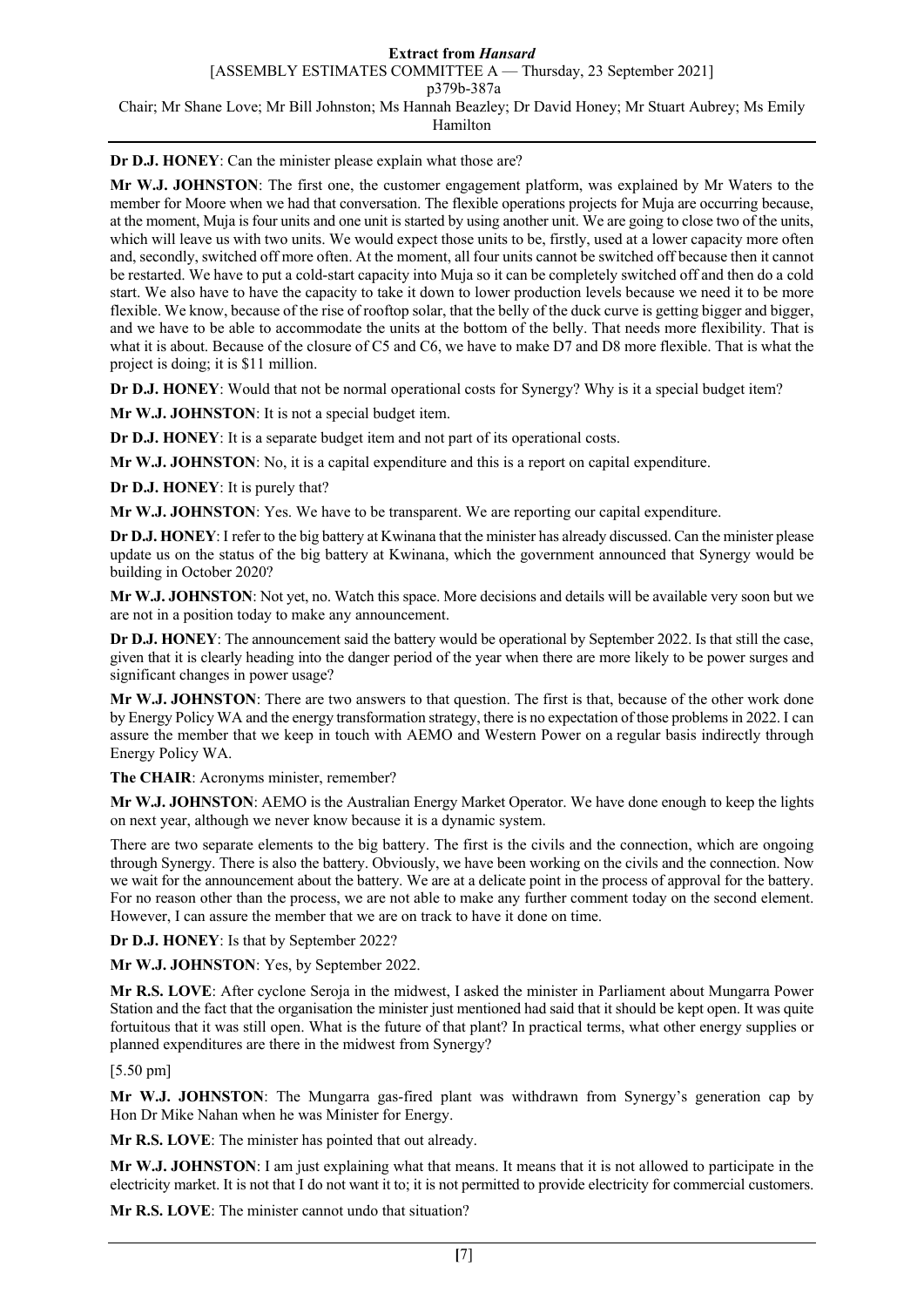### **Extract from** *Hansard*

[ASSEMBLY ESTIMATES COMMITTEE A — Thursday, 23 September 2021]

p379b-387a

Chair; Mr Shane Love; Mr Bill Johnston; Ms Hannah Beazley; Dr David Honey; Mr Stuart Aubrey; Ms Emily

Hamilton

**Mr W.J. JOHNSTON**: I could, but that would mean going back on the decision that the member's minister made to reduce the cap. The cap was reduced to try to create space for the private sector to invest, and guess what? It did. It would not perform a function in the market, because the market is, believe it or not, oversubscribed. On the other hand, Western Power, in response to the questions that the Australian Energy Market Operator raised, contracted it as a network-controlled service or NCS, so it is an NCS generator. It is available for Western Power when Western Power cannot provide grid-supplied energy, which is exactly what happened with cyclone Seroja. Western Power contracts it to Synergy to have it available, and guess what? When it was needed, it was used. I asked Mr Waters a moment ago when the NCS contract comes to an end; he is not sure, but at some point in the future, Western Power will recontract the NCS. It may or may not choose to renew the contract with Synergy. Assuming it does not, Synergy will have to make a decision about what it does. Of course, there is also the black start facility. We cannot get rid of it, because look what happened in South Australia. If there is a system black and it needs to restart, that is one of the spots from which it can restart.

Synergy also has a generator in West Kalgoorlie, which is also an NCS that has only a couple more years to go. Western Power will still need the service, but whether it is that facility or not, who knows? Western Power is obliged, under its rules, to go to market to get the lowest cost option for those services. To give an example, perhaps a battery might be a lower cost option in the future. If one of Synergy's competitors wanted to build a big battery in Geraldton because it thought there was a business case, that might be a cheaper option than renewing the contract with Synergy. It performs the same function, but in a different methodology.

**Dr D.J. HONEY**: Not with Seroja out there.

**Mr W.J. JOHNSTON**: Who knows? I am saying that it is a decision for Western Power under its regulatory obligations, because it is required by law to take the lowest cost option. When it contracts that out, it may well be that Synergy is the lowest cost bidder because it has sunk capital, and if it does not renew the contract, who knows what it will do with it? One would imagine that Synergy will still be the lowest cost option, but who knows? That will be a matter for that time. It is not the facility that is important, it is the service. I do not think someone else would be able to provide the service at a lower cost than Synergy, but Western Power has to find out. If it does not find out, the consumer will pay more. It is not the facility we should be worried about; it is the service. I trust that Western Power will make sure it has the services it needs available when it needs them. That is its job.

**Mr R.S. LOVE**: Is there any consideration of investment in the midwest neck of the woods by Synergy at the moment?

**Mr W.J. JOHNSTON**: The good news about grid-connected electricity is that it actually does not matter where the facility is. If we think about this in terms of physics, because electricity travels at between 20 and 80 per cent of the speed of light—an incredible speed—it means that at the very second the electricity exits the power station and goes into the grid, it arrives everywhere in the grid at the same time. It is instantaneous; at that moment, it is everywhere. Once you are connected to the grid, it does not matter where the power comes from. It is the total net effect of it. There will always be a need to support the grid around Geraldton because it is a long line. The challenge for Western Power is that it might have to do planned maintenance. When it does planned maintenance, it will have to get the Synergy facility running because it will need to provide the electricity. The service will continue to be provided, and I hope it continues to be provided by Synergy, because that is in our interest, as the shareholding minister in Synergy, but it is provided to Western Power under contract and on behalf of the people of Western Australia who want it provided at the lowest cost.

**Dr D.J. HONEY**: Excuse me if the minister has already answered this question. With regard to the retirement of the facilities at Muja, is there any allowance in this budget or in Synergy's costs for the rehabilitation of the land polluted or contaminated by those facilities? Nearly all those old power stations have PCB contamination in the soil, for example. Is that included as a liability in this budget?

**Mr W.J. JOHNSTON**: Mr Waters points out to me that Synergy continues to update its rehab provisions, and it is currently sitting at around \$400 million. The experience at Kwinana is that things are costing a little more than was originally expected, so one can imagine that the company is increasing the global provision, because that is common sense. It has already started the process of physically decommissioning Muja AB, and when Muja C shuts, it will have to do the same. But there is a \$400 million provision for preservation and then removal.

**Dr D.J. HONEY**: This is purely in the interests of longer term information. There are substantial rehabilitation costs projected for the coal mines at location. If the companies that are current operators of those mines defaulted, would the government pick up the cost of the rehabilitation of those mine sites, or does the government have any liability for the rehabilitation of those mine sites?

**Mr W.J. JOHNSTON**: If the member had asked me as Minister for Mines and Petroleum when the Department of Mines, Industry Regulation and Safety was here, I would have happily answered, but I am not in a position to answer as Minister for Energy.